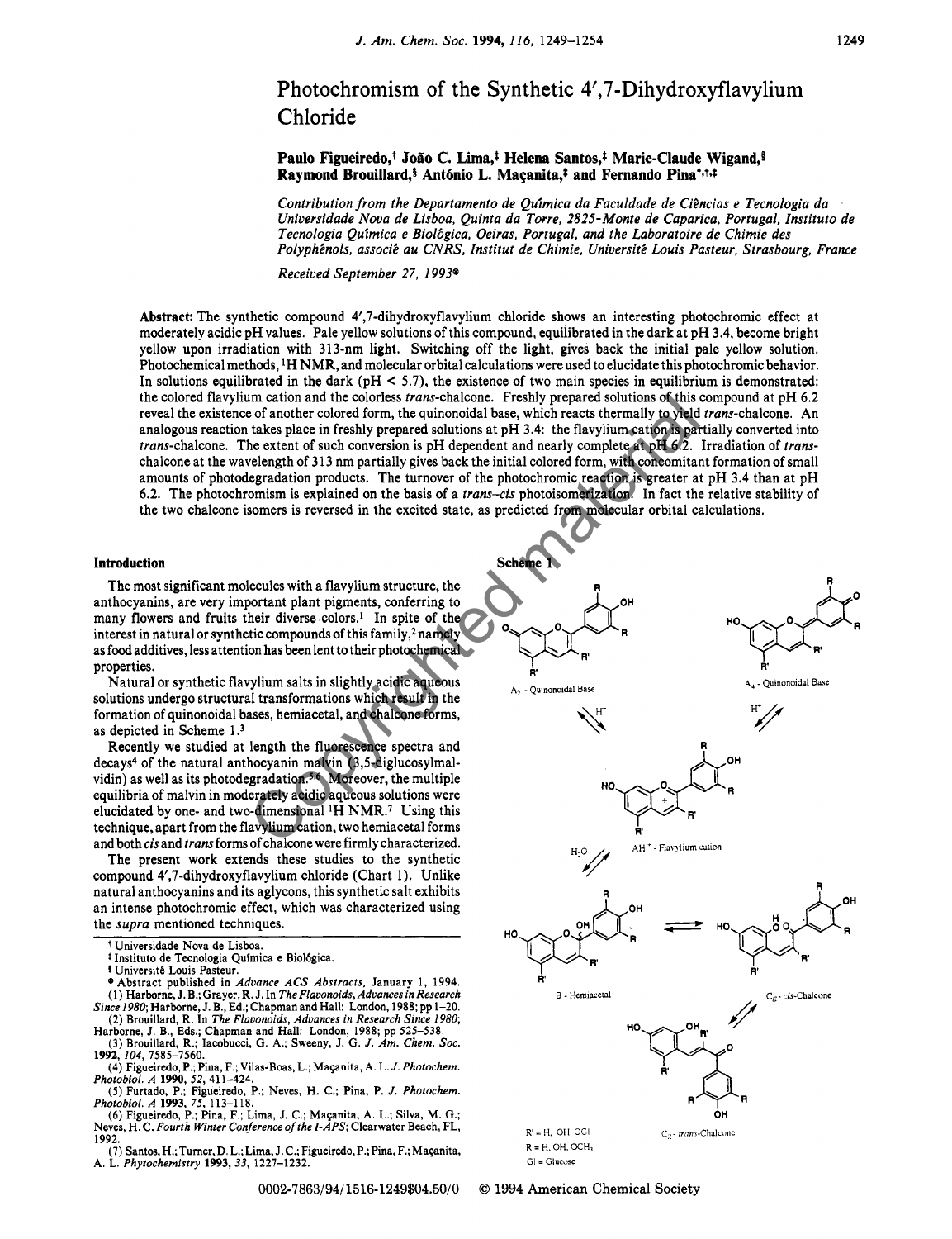**Chart I** 



4,7-dihydroxyflavylium cation

### **Experimental Section**

**Materials.** The synthetic flavylium salt was prepared according to a published procedure.\* All other chemicals used were of analytical grade.

**pH Measurements.** The pH was measured with a Metrohm 713 pH meter. The pH of the solutions was adjusted by addition of HCI (pH < 2) or buffer solutions for higher pH values, except for NMR experiments where a different procedure was used (see below).

**Absorption Spectroscopy.** Spectra were recorded **on** a Perkin-Elmer  $\lambda$ 6 spectrophotometer. A constant temperature of 20 °C in the quartz cell  $(d = 1$  cm) was obtained by use of a Haake water-thermostated bath.

**Molecular Orbital Calculations.** Calculations were performed in a MicroVax 3100 computer, using the AM1 method.<sup>9</sup>

**Photocbemical Experiments.** Light excitation was carried out using a medium pressure Hg lamp; the irradiation wavelengths were isolated with interference filters (Oriel). The incident light intensity was measured by ferric oxalate actinometry.10 Estimated errors for quantum yields are 10%. Semipreparative irradiation for HPLC injection was performed in a 1 00-mL photochemical reactor from Applied Photophysics, equipped with a medium-pressure Hg lamp.

**HPLC Apparatus.** The HPLC equipment consisted of a L-6200 A Merck-Hitachi intelligent pump, with a Rheodyne 7125 injection valve, fixed volume loop of 20  $\mu$ L. The effluent was monitored by means of a diode array UV-visible detector Merck-Hitachi L-4500. Quantitative measurements were made with a Merck-Hitachi D-6000 interface connected to a computing integrator.

The chromatographic assays were performed with a LiChrospher 100 RP-8 column (E. Merck, Darmstadt), particle size *5* mm, 250 mm **X** 4.6 mm i.d. The mobile phase was constituted by A (aqueous solution of  $HClO_4$  pH = 1.5) and B (methanol) in a gradient mode. 2 min at B%  $= 2$ , in 10 min B%  $= 20$ , 15 min at B%  $= 20$ , in 60 min B%  $= 60$ , 8 min at B% = 60, in 10 min B% = 2, and *5* min at **B%** = 2. The flow was 1.3 mL/min. A LiChrosphere RP-18, 4 mm **X** 4 mm, particle size *5* mm (E. Merck, Darmstadt) was used as a guard column.

**Sample Preparation for NMR.** 4',7-Dihydroxyflavylium chloride was dissolved in DCl (ca. 0.1 M) to a final concentration of 0.6 mM; the pH of the starting solution was typically 0.8 and, when required, was changed by addition of small aliquots of 1 or 0.1 M NaOD. pH measurements were performed in the NMR tube using an Ingold glass electrode, and quoted pH values are direct meter readings without correction for the isotope effect<sup>11</sup> and are denoted with an asterisk.

NMR Spectroscopy. One- and two-dimensional <sup>1</sup>H NMR spectra were obtained with either Bruker AMX-500 or AMX-300 spectrometers operating at 500.13 and 300.13 MHz, respectively. One-dimensional spectra were obtained with presaturation of the residual HDO resonance for 3 **s.** The following conditions were used: *50°* flip angle, 7.3 **s** total recycle delay, and 64 *K* acquisition data points. Spectra were processed with 0.4 or 1 Hz line-broadening prior to Fourier transformation. Chemical shifts are referenced to the methyl resonance of ethanol (present in small amounts as contaminant) quoted at 1.2 ppm. Two-dimensional spectra were acquired over 10 ppm bandwidth, collecting  $2048(t_2)$   $\times$  $512(t<sub>1</sub>)$  data points. Spectra were recorded in the phase-sensitive mode by the time-proportional phase incrementation method and transformed to produce real matrices consisting of 1024 **X** 1024 data points. Nuclear Overhauser effect spectroscopy (NOESY) was performed according to



**Figure 1.** Absorption spectra of dark equilibrated aqueous solutions of 4',7-dihydroxyflavylium chloride  $(2 \times 10^{-5} \text{ M})$  as a function of pH: 1, pH 1.0; 2, pH 2.3; 3, pH 3.2; 4, pH 3.8; *5,* pH 4.3; 6, pH 5.7. Inset: equilibrium distribution of the  $AH^+$ , B, C, and A forms.

ref 12,using mixing timesof 0.5 or 1 **s.** Correlation spectroscopy (COSY) was run according to the literature.<sup>13,14</sup>

# **Results**

**Structural Transformation in the Ground State. (a) Equilibrated Solutions.** Aqueous solutions of the synthetic flavylium salt 4',7 dihydroxyflavylium chloride, upon reaching the equilibrium in the dark, exhibit pH dependent absorption spectra (Figure l), as previously reported.<sup>15,16</sup> As the pH increases from 0 up to 5.7, the characteristic flavylium cation (AH+) absorption band (458 nm) decreases, while the absorption of the chalcone (C) at 370 nm increases as well as a small absorption band at 495 nm attributed to the quinonoidal base (A). The inset of Figure 1 shows the equilibrium distribution as a function of pH for the following four species detected in solution:<sup>17</sup> (i) the two main species, flavylium cation and chalcone, and (ii) the two minor species, quinonoidal base and hemiacetal (B). stant temperature of 20 °C in the quark<br>
is sed as guard column and the same the same the same than the same that<br>
is used a Haake water-thermostated bath.<br>
In the Mathematic material material constrained material materia

'H NMR spectroscopy allows the assignment of the resonances due to the flavylium cation. A spectrum was performed **on** a sample at  $pH^*$  ca. 0.8 where this is the only detectable form in solution (spectrum A in Figure 2). Resonances due to protons  $2'$  + 6' and  $3'$  + 5' at 8.37 and 7.16 ppm (Chart 1) are immediately recognized from the expected relative intensity of two protons. Resonance due to proton **6** is identified from the displayed coupling pattern to proton 5  $(J = 8.8 \text{ Hz})$  and to proton 8  $(J = 2.3 \text{ Hz})$ ; the observation of a 2.3-Hz splitting in the resonance at 7.53 ppm allows its assignment to proton 8. The full assignment of the spectrum was achieved by running COSY (Figure 3) and NOESY (not shown) spectra. **In** the NOESY spectrum there is a clear connectivity between the two proton doublet at 8.37 ppm and the single-proton intensity doublet at 8.23 and this identifies these resonances to protons  $2' + 6'$  and 3, respectively. All the remaining assignments follow directly from the clear connectivities observed in the COSY spectrum (Figure 3) and are shown in Table 1.

**(b) Nonequilibrated Solutions.** Aqueous solutions of 4',7 dihydroxyflavylium chloride at pH 3.4 (immediately upon dissolution in the dark) undergo spectral modifications (Figure

<sup>(8)</sup> Jurd, L. **US.** Patent 3 266 903, 1966.

<sup>(9)</sup> *Quantum Chemistry Program Exchange;* Department of Chemistry, Indiana University, USA.

<sup>(10)</sup> Hatchard, C. G.; Parker, C. A. *Proc.* R. *SOC. London, Ser. A* **1956,**  235, 518-536.

<sup>(1 1)</sup> Glasoe, P. K.; **Long,** F. A. *J. Chem. Phys.* **1960,** *64,* 188-191.

<sup>(12)</sup> Kumar, A.; Wagner, G.; Ernst, R. R.; Wuthrich, *K.Biochem. Eiophys.*  Res. *Commun.* **1980,** *95,* 1-6.

<sup>(13)</sup> Aue, W. P.; Bartholdi, E.; Ernst, R. R. *J. Chem. Phys.* **1976,** *64,*  2229-2246.

<sup>(14)</sup> Nagayama, K.; Kumar, A.; Wiithrich, K.; Ernst, R. R. *J. Magn. Reson.* **1980,** *40,* 321-334.

<sup>(15)</sup> Baranac, J. M.; Amić, D. S.; Spiridonović, D. Č.; Georgijević-<br>Vukanović, V. M. J. Serb. Chem. Soc. 1988, 53, 191–196.<br>Vukanović, V. M. J. Serb. Chem. Soc. 1988, 53, 191–196.<br>(16) Amić, D.; Baranac, J.; Vukadinović, V 38, 936-940.

**<sup>(17)</sup>** Brouillard, R. In *Anthocyanins as Food Colors;* Markakis, P., Ed.; Academic Press: New York, 1982; pp 1-40,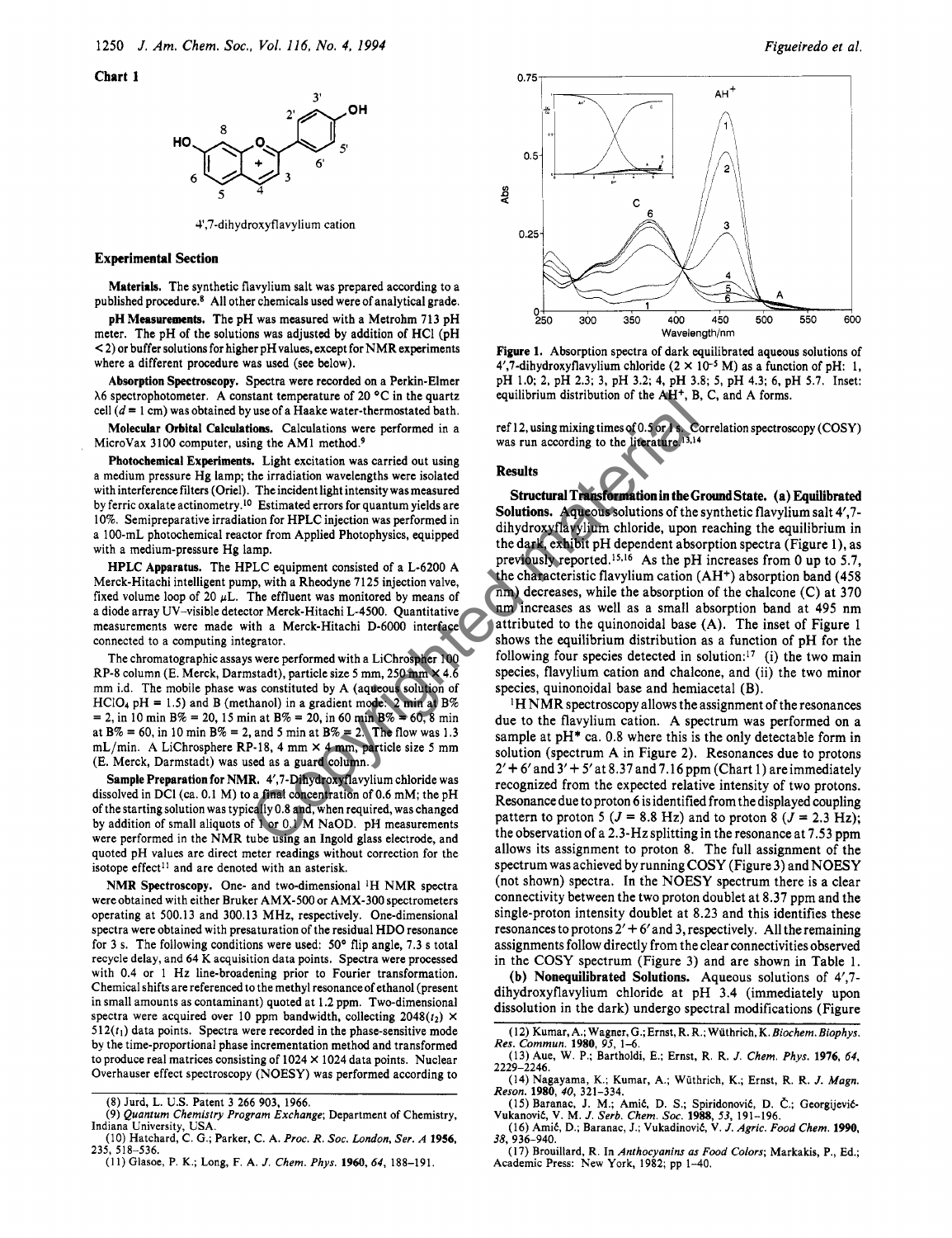**Table 1.** Chemical Shifts ( $\delta$ /ppm) and Scalar Couplings ( $J$ /Hz) of the Three Forms of 4',7-Dihydroxyflavylium Chloride by <sup>1</sup>H NMR in D<sub>2</sub>O at 27 "C

|                | flavylium <sup>a</sup> |     | quinonoidal base <sup>b</sup> |     | trans-chalconeb |      |
|----------------|------------------------|-----|-------------------------------|-----|-----------------|------|
|                |                        |     |                               |     |                 |      |
| $H_2' + H_6'$  | 8.37                   | 8.9 | 8.13                          | 8.9 | 7.99            | 8.8  |
| $H_3' + H_5'$  | 7.16                   | 8.9 | 7.05                          | 8.9 | 7.02            | 8.8  |
| $H_3$          | 8.23                   | 8.8 | 7.76c                         | 8.2 | 7.61            | 15.7 |
| H۵             | 9.03                   | 8.8 | 8.42c                         | 8.2 | 7.94            | 15.7 |
| H <sub>5</sub> | 8.13                   | 8.8 | 7.57                          | 8.2 | 7.62            | 8.8  |
| $H_6$          | 7.46                   | 8.8 | 6.97                          | 8.2 | 6.54            | 8.8  |
|                |                        | 2.3 |                               | 2.1 |                 | 2.3  |
| $H_8$          | 7.53                   | 2.3 | 6.84                          | 2.1 | 6.45            | 2.3  |

 $^{a}$  pH\* 0.8.  $^{b}$  pH\* 3.4. Tentative specific assignments.



**Figure 2.** 500-MHz 'H NMR spectra of 0.6 mM 4',7-dihydroxyflavylium chloride in D<sub>2</sub>O at 27 °C: (A)  $pH^*$  0.8, (B) same solution with  $pH^*$ adjusted to 3.4, spectrum acquisition started 3 h after the pH change; and (C) spectrum of the same sample of (B) acquired immediately after 30 min of illumination. Spectra were processed with 0.4 Hz line broadening prior to Fourier transformation. Resonances are indicated with the following symbols: (0) flavylium cation and *(0)* trans-chalcone.

4a) which reflect predominantly the partial transformation of the flavyliumcation into chalcone, until attaining the equilibrium concentration for this pH value, as depicted in the inset of Figure 1. An analogous experience carried out at pH 6.2 (Figure 4b) shows an initial spectrum due to the quinonoidal base absorption, which decreases to give a final absorption spectrum, characteristic of the chalcone form  $(\lambda_{\text{max}} = 370 \text{ nm})$ . A residual absorption of the quinonoidal base  $(\lambda_{\text{max}} = 495 \text{ nm})$  reflects the partial conversion of A into **C,** according to the results shown in the inset of Figure 1.

These results were firmly confirmed by proton **NMR.** When the pH\* of a sample containing flavylium cation is increased from 0.8 to 3.4 and spectra were run consecutively for approximately 3 h, the intensities of the peaks due to the flavylium cation decrease with time, and new resonances increase concomitantly. The last spectrum of the series is shown in Figure 2 trace **B.** It is clear that, in addition to the flavylium cation, only one other form is present in solution. Assignment of the resonances due to this second form is also straightforward from **NOESY** and **COSY** spectra following strategy identical to that used for the assignment of the flavylium form; the corresponding chemical shifts are also shown in Table 1. The **NOESY** spectrum of a similar sample equilibrated at pH\* 3.4 revealed connectivities between the resonances belonging to each form, but **no** cross peaks due to interspecies chemical exchange were detected, a result indicating that the rate of interconversion is very slow in the **NMR** time scale. The resonances of the new form present in Figure 2 spectrum B were assigned to trans-chalcone based **on**  the following reasoning: the scalar coupling constant between protons 3 and 4 is 8.8 Hz in the flavylium form and has a similar



**Figure 3.** Phase-sensitive COSY spectrum (300 MHz) of a 0.6 mM 4',7-dihydroxyflavylium chloride in D<sub>2</sub>O at 32 °C and pH<sup>\*</sup> 0.8. Before transformation, the data were multiplied by sinebell window functions in both dimensions.

value (8.2 Hz) in the quinonoidal base (see below) but increases to 15.7 Hz in this new form; since it is well established that for unsaturated systems  ${}^{3}J_{trans}$  is always higher than  ${}^{3}J_{cis}$ , it is concluded that there is a change in the configuration around the **C3-C4** bond, going from cis to trans. Thus, **NMR** clearly shows that, upon increasing the  $pH*$  to 3.4, the flavylium form is converted in the dark into the trans-chalcone.

**Photochemical Reactivity.** Solutions of 4',7-dihydroxyflavylium chloride at pH 1.0 are stable **upon** standing for several months. Irradiation of these solutions with incident light of **3** 13 nm results in the disappearance of the flavylium cation with a quantum yield of  $1.5 \times 10^{-4}$ . The photodegradation kinetics is followed by HPLC. The initial chromatogram shows a peak attributed to the flavylium cation (retention time 42 min); this peakdecreases with irradiation time, while three new **peaks** appear. Those peaks are identified as (i) 4-hydroxybenzoic acid (retention time 14 min), (ii) 4-hydroxybenzaldehyde (retention time 15 min), and (iii) **2,4-dihydroxybenzaldehyde** (retention time 17 min).

The photodegradation of 4',7-dihydroxyflavylium chloride shows a similar behavior to that observed for the aglycons of natural anthocyanins.<sup>5</sup> The molecule is cleaved into two moieties, one with the structure of ring A, **2,4-dihydroxybenzaldehyde,**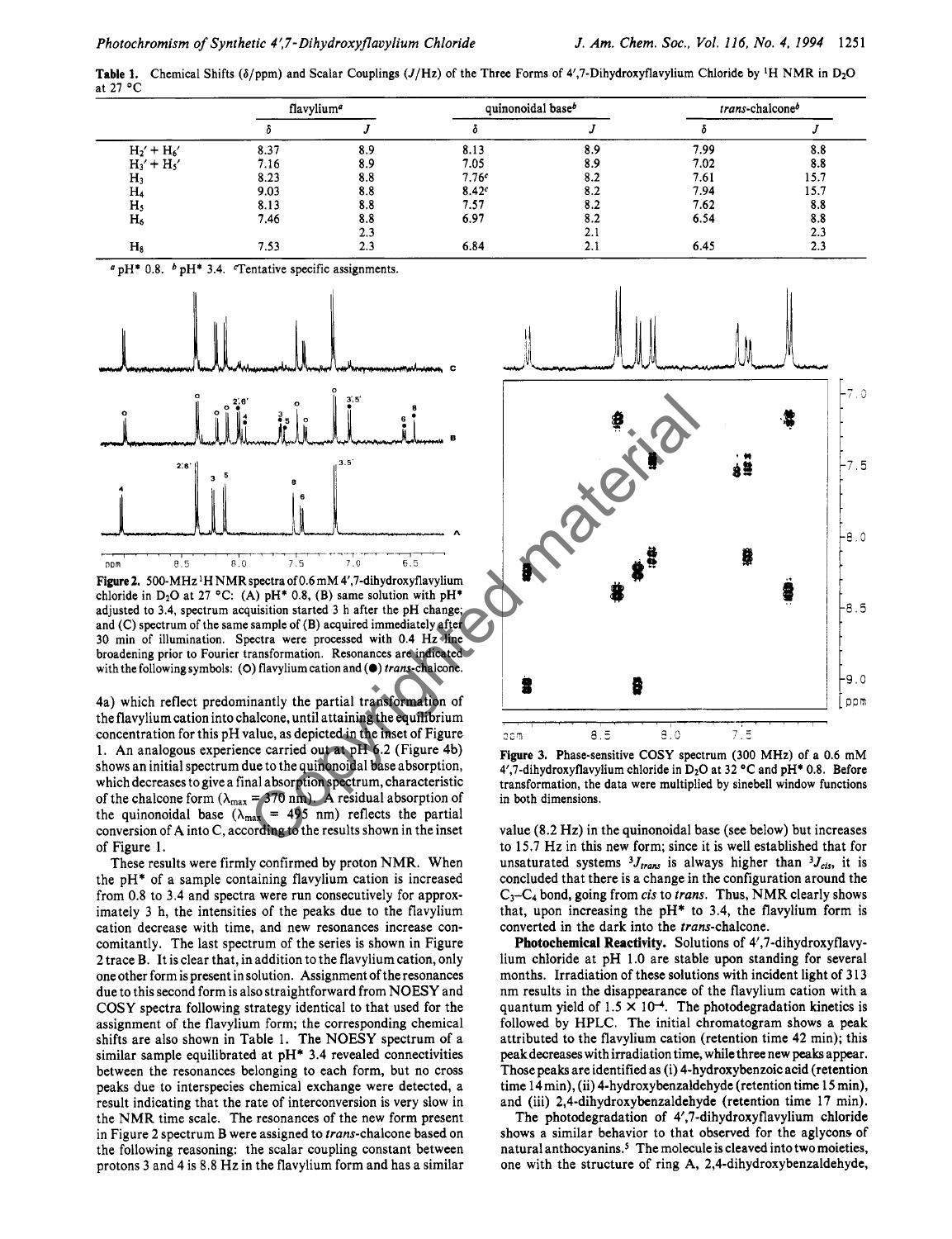

Figure **4.** (a) Thermal evolution of 4',7-dihydroxyflavylium chloride **(le5** M, pH 3.4, T = 20 "C). 0, *5* min, **1, 15** min; 2, **25** min; 3, 41 min; 4,70 min; and *5,* 240 min. Inset: plot of the concentration vs time for the thermal reaction. **(b)** Thermal evolution of 4',7-dihydroxyflavylium chloride (10-5 M, pH 6.2, T = 20 **"C).** 0, 3 min; **1,** 8 min; 2, 28 min; 3, 63 min; 4, 91 min; and *5,* 241 min. Inset: plot of the concentration vs time for the thermal reaction.

and the other with the structure of ring B, 4-hydroxybenzaldehyde, and its oxidation product 4-hydroxybenzoic acid.

At this pH value **no** postphotochemical dark reactions were observed.

Excitation at the irradiation wavelength of 436 nm (first singlet of the flavylium cation) gives **no** spectral modifications, as reported for. natural anthocyanins.6

**Photochromic Properties.** Irradiation of preequilibrated solutions of 4',7-dihydroxyflavylium chloride (pH 3.4), at the wavelength of 313 nm, gives rise to an increase in the flavylium absorption (Figure Sa). The quantum yield **for** flavylium recovery, calculated **on** the basis of the light absorbed by the trans-chalcone, decreases with irradiation time, as depicted in the inset of Figure 5b. Extrapolation for the initial irradiation time allows to estimate a quantum yield of 0.1 for this reaction. The photochemical recovery of the colored flavylium cation form competes with the thermal conversion of flavylium into chalcone, which explains the decrease of quantum yield with time. The sequence of photo-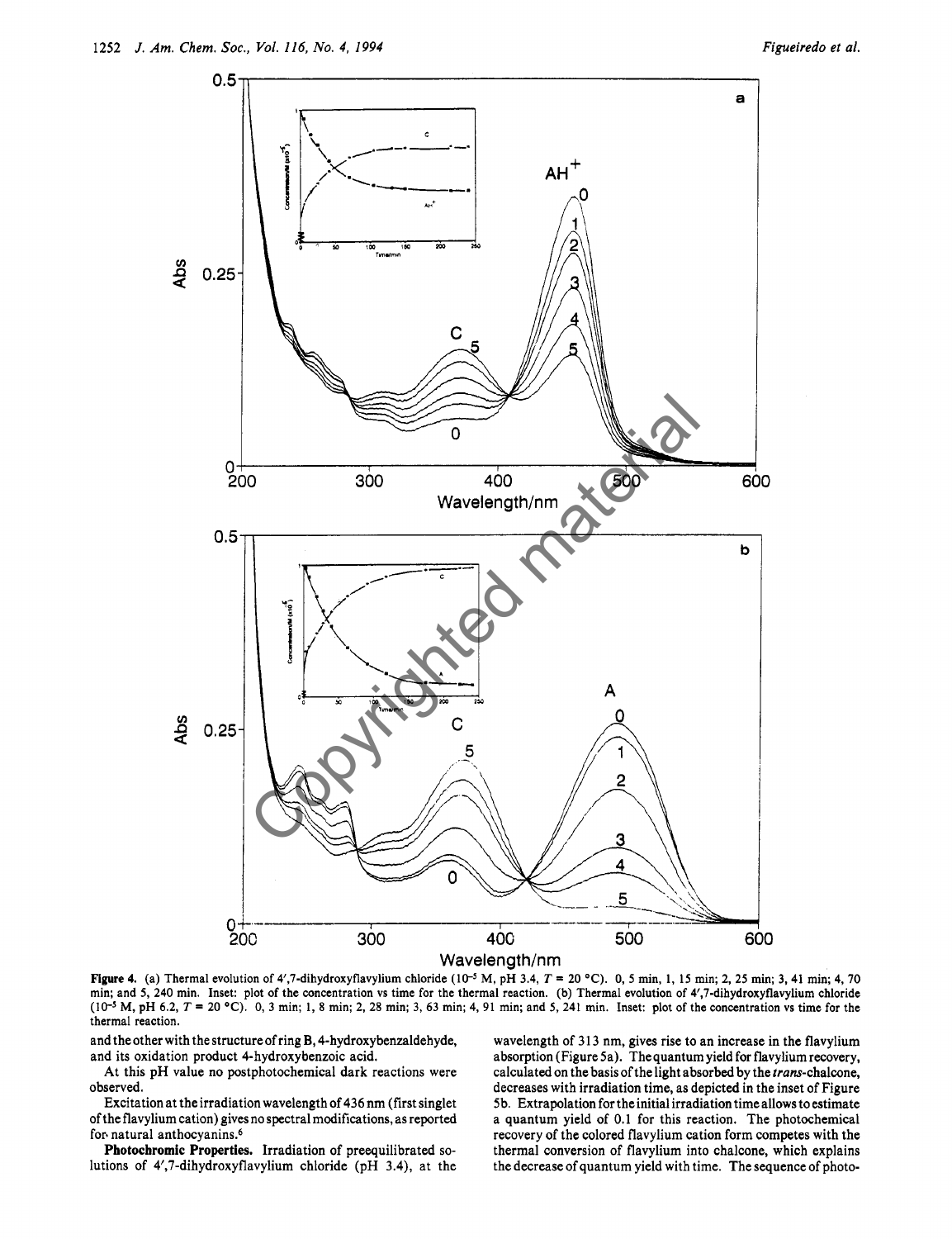

**Figure5.** (a) Changes in theabsorption spectraof **4',7-dihydroxyflavyliumchloride (lo-\$** M, pH **3.4,** *T=* 20 "C) reflecting theeffect of photoisomerization from C<sub>trans</sub> to C<sub>cis</sub>. Since C<sub>cis</sub> is in fast equilibrium with the hemiacetal form, which is also in fast equilibrium with the colored flavylium form, the result of the irradiation is an increase in the flavylium cation absorption (for details **see** text and Figure 2, curve C). 0, upon equilibration in the dark at pH = **3.4; 1,** the same solution upon **8** min of irradiation; and 2, upon **16** min of irradiation. (b) Photochromic cycles consisting in the sequences of thermal equilibration followed by irradiation at 313 nm  $(10^{-5}$  M, pH 3.4,  $\lambda_{irr} = 313$  nm,  $T = 20$  °C).

chemical reaction, followed by thermal dark reaction, defines a photochromic system, whose efficiency is depicted in Figure 5b.

The same photochromic effect was detected for irradiation with light of **436** nm, although the quantum yield of flavylium recovery is substantially lower **(10-3).** At the irradiation wavelength of **546** nm the quantum yield for the same reaction is smaller than  $10^{-4}$ .

The effect of irradiation at **313** nm was also monitored by NMR. Upon illumination of a solution thermally equilibrated in the dark, at pH\* **3.4,** the trans-chalcone (Figure 2, trace B) is converted into flavylium as demonstrated in spectrum C of Figure 2. Once in the dark, slow transformation of flavylium back into trans-chalcone occurs, and again no additional form was detected by NMR under these experimental conditions.